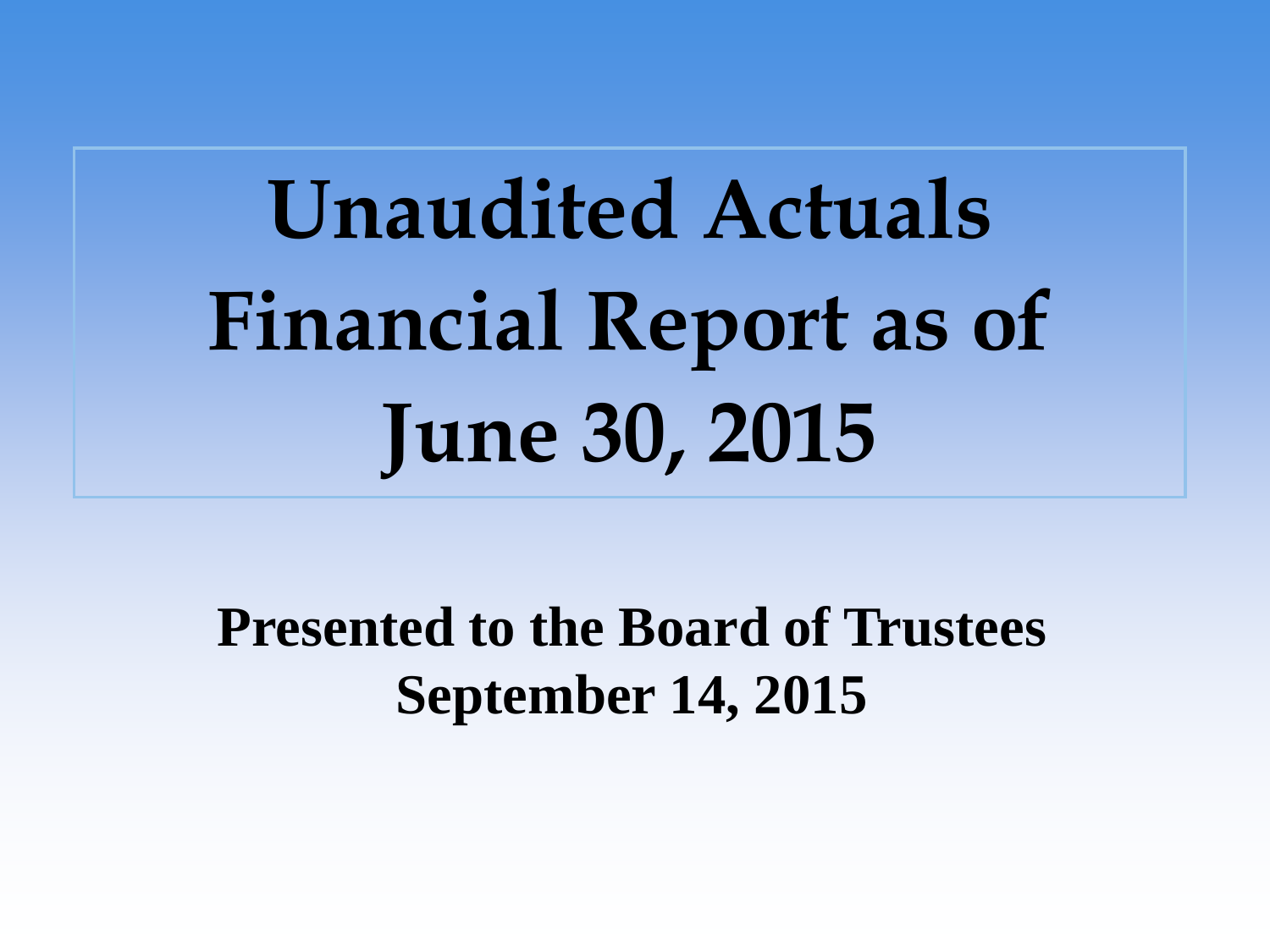### **Revenue**

#### 2014/15 General Fund

|                           | <b>Estimated</b>           |            | <b>Unaudited</b>           |            |                            |            |
|---------------------------|----------------------------|------------|----------------------------|------------|----------------------------|------------|
|                           | <b>Actuals</b>             |            | <b>Actuals</b>             |            | Change                     |            |
| Local Control F.F.        | \$                         | 20,803,433 | $\boldsymbol{\mathsf{S}}$  | 20,906,556 | $\boldsymbol{\mathsf{S}}$  | 103,123    |
| <b>Federal Income</b>     | \$                         | 1,392,702  | $\boldsymbol{\mathsf{\$}}$ | 1,251,444  | $\boldsymbol{\mathsf{\$}}$ | (141, 258) |
| <b>Other State Income</b> | $\boldsymbol{\mathsf{\$}}$ | 1,243,276  | $\boldsymbol{\mathsf{\$}}$ | 1,252,469  | $\boldsymbol{\mathsf{\$}}$ | 9,193      |
| <b>Other Local Income</b> | \$                         | 1,910,856  | $\boldsymbol{\mathsf{S}}$  | 2,030,871  | $\mathbb{S}$               | 120,015    |
| <b>Sub Total</b>          | \$                         | 25,350,267 | $\boldsymbol{\$}$          | 25,441,340 | $\boldsymbol{\mathsf{S}}$  | 91,073     |
| Interfund Transfer In     | $\boldsymbol{\mathsf{\$}}$ |            | $\boldsymbol{\mathsf{\$}}$ |            | $\boldsymbol{\mathsf{\$}}$ |            |
| <b>Total</b>              | \$                         | 25,350,267 | \$                         | 25,441,340 | \$                         | 91,073     |
|                           |                            |            |                            |            |                            |            |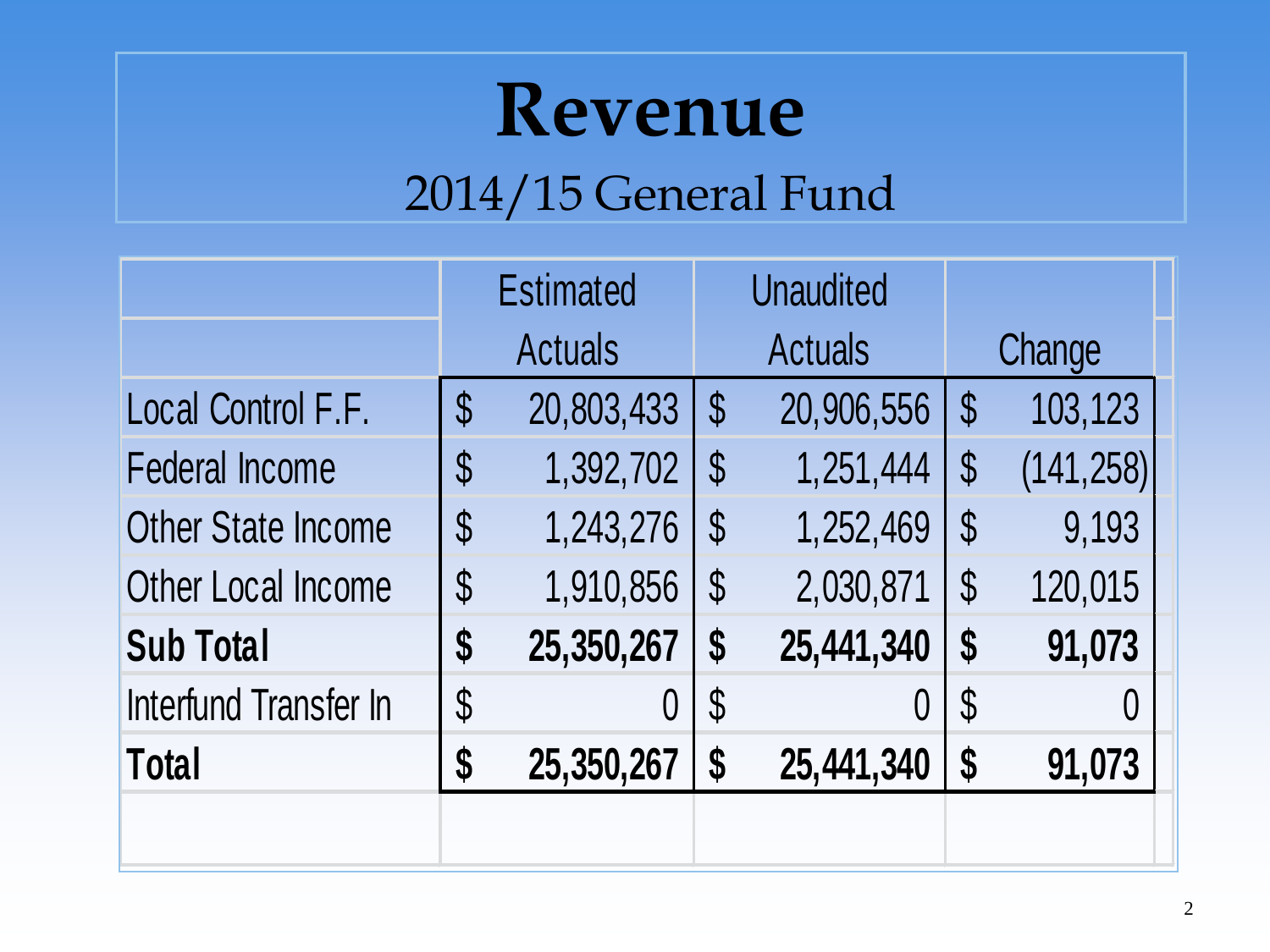#### **Revenue Percentages** 2014/15 General Fund

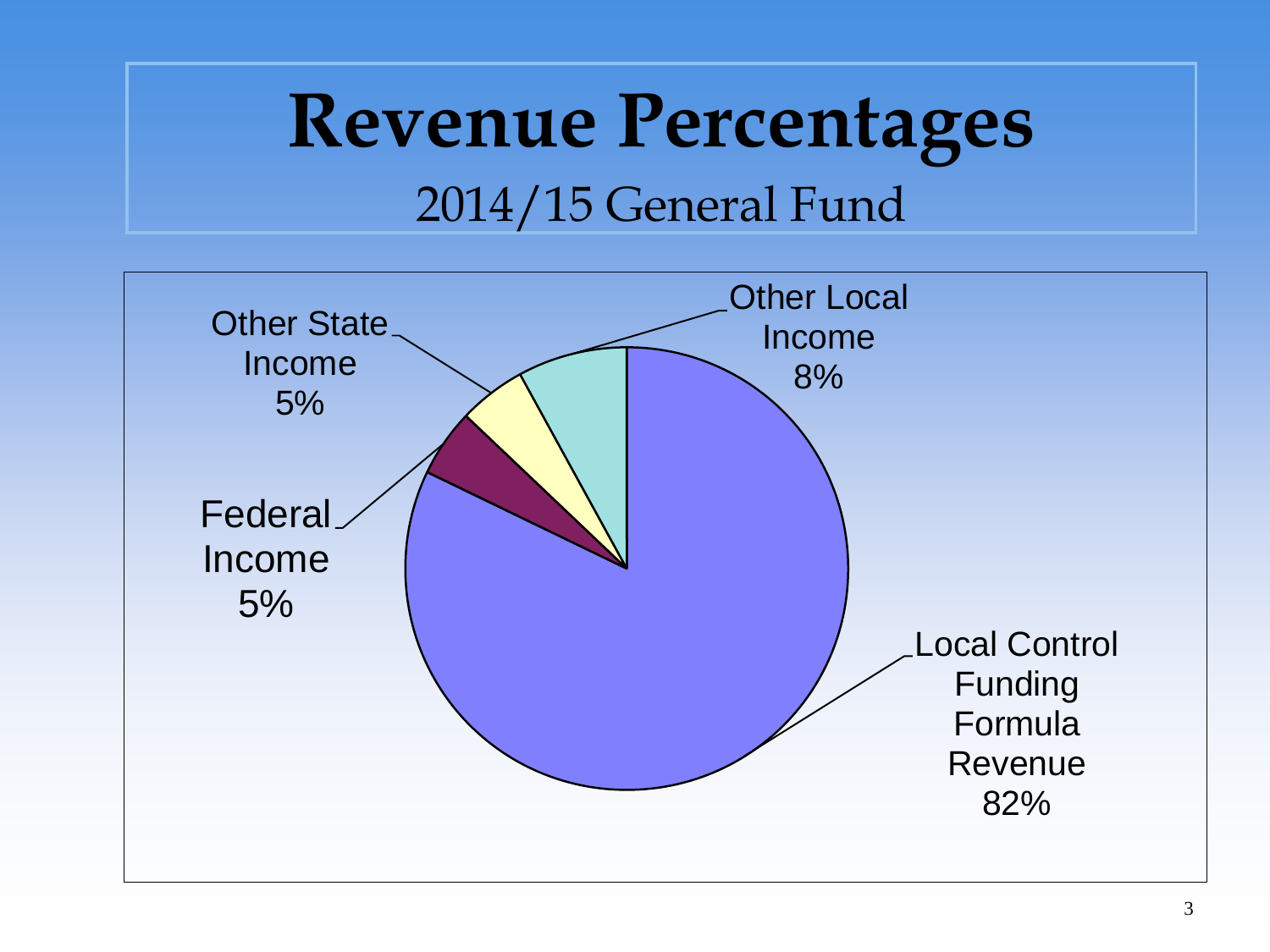### **Summary of Revenue** 2014/15 General Fund

- **All revenue sources increased \$91,073 above estimates** 
	- Local Control Funding Formula (LCFF) increase of \$103,000
	- Federal revenue decline of \$141,000 due to unspent dollars
	- **Local revenue increased :** 
		- **537,000 Additional donations**
		- **S10,000 Office Depot class action settlement**
		- **58,000 Additional interest earnings**
		- \$58,000 Additionally requested Special Education Local Plan Agency (SELPA) reserve funds)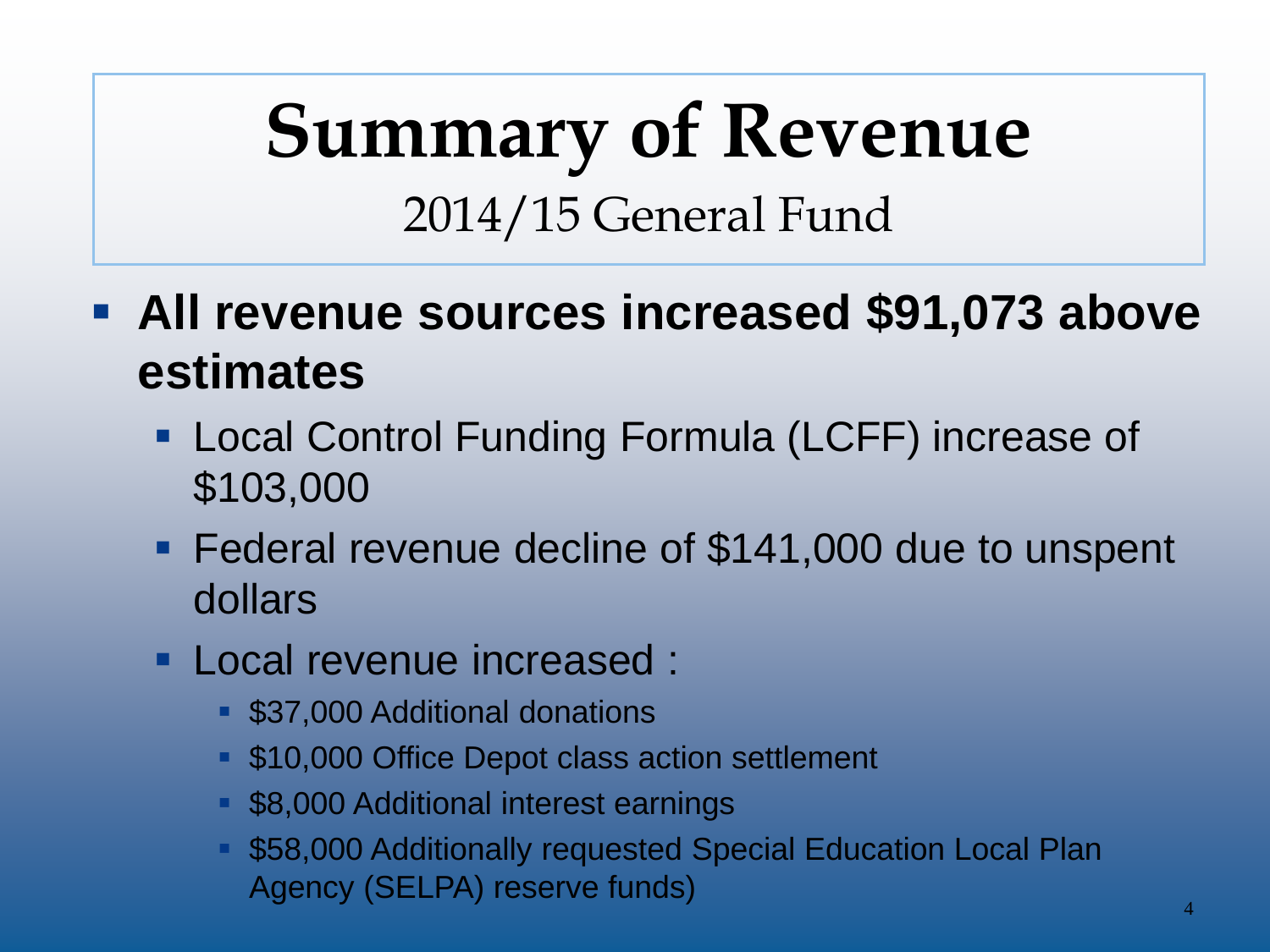#### **Expenses** 2014/15 General Fund

|                                                 | <b>Estimated</b>               |            |                            | Unaudited  |                            |            |
|-------------------------------------------------|--------------------------------|------------|----------------------------|------------|----------------------------|------------|
|                                                 | <b>Actuals</b>                 |            | <b>Actuals</b>             |            | Change                     |            |
| <b>Certificated Salaries</b>                    | $\boldsymbol{\mathcal{S}}$     | 13,003,682 | $\boldsymbol{\mathcal{S}}$ | 12,803,857 | $\boldsymbol{\mathcal{S}}$ | (199, 825) |
| <b>Classified Salaries</b>                      | \$                             | 3,628,311  | $\mathfrak{F}$             | 3,520,027  | $\mathcal{S}$              | (108, 284) |
| <b>Employee Benefits</b>                        | \$                             | 5,446,936  | $\boldsymbol{\mathcal{S}}$ | 5,376,820  | $\boldsymbol{\mathcal{S}}$ | (70, 116)  |
| <b>Books &amp; Supplies</b>                     | $\boldsymbol{\mathsf{S}}$      | 1,648,994  | $\boldsymbol{\mathsf{\$}}$ | 1,251,585  | $\boldsymbol{\mathsf{S}}$  | (397, 409) |
| Services/Operating Exp.                         | \$                             | 2,283,195  | $\boldsymbol{\mathsf{S}}$  | 2,322,807  | $\boldsymbol{\mathcal{S}}$ | 39,612     |
| <b>Capital Outlay</b>                           | $\textcircled{\scriptsize{s}}$ | O          | $\mathbb S$                | $\cup$     | $\mathcal{C}$              |            |
| <b>Other Outgoing</b>                           | \$                             | 652,048    | $\mathfrak{S}$             | 601,358    | $\mathfrak{S}$             | (50, 690)  |
| <b>Sub Total</b>                                | \$                             | 26,663,166 | \$                         | 25,876,454 | $\boldsymbol{\$}$          | (786, 712) |
| <b>Interfund Transfer Out</b>                   | $\mathbb S$                    | U          | ${\mathbb S}$              | O          | ${\mathfrak{F}}$           |            |
| Total                                           | S                              | 26,663,166 | \$                         | 25,876,454 | $\boldsymbol{\$}$          | (786, 712) |
| <b>Legally Restricted Categorical Carryover</b> |                                |            |                            | \$11,188   |                            |            |
| <b>Board Restricted School Site Carryover</b>   |                                |            |                            | \$212,743  |                            |            |
| <b>Total Restricted Carryover</b>               |                                |            |                            | \$223,931  |                            |            |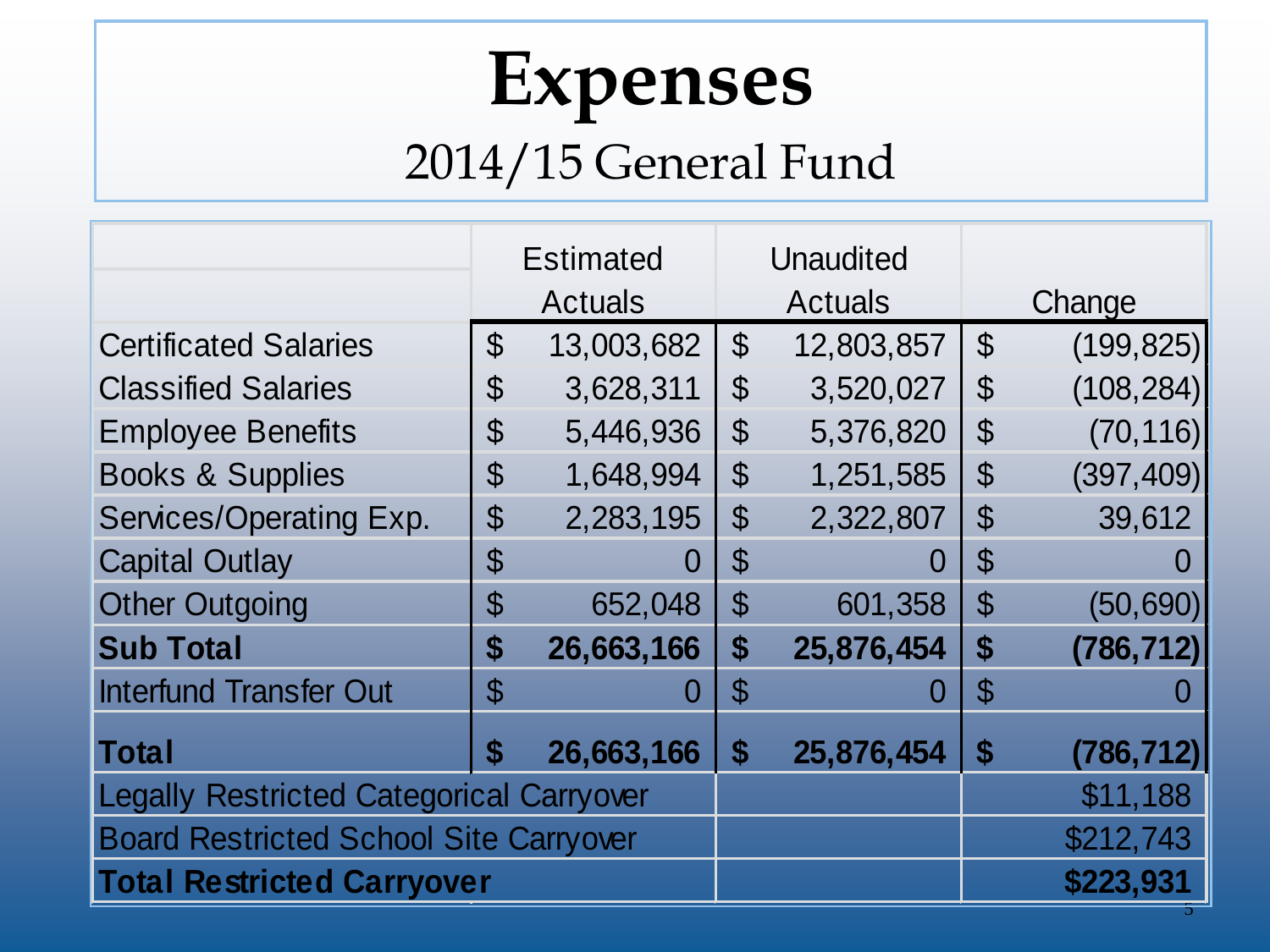#### **Expenditure Percentages** 2014/15 General Fund

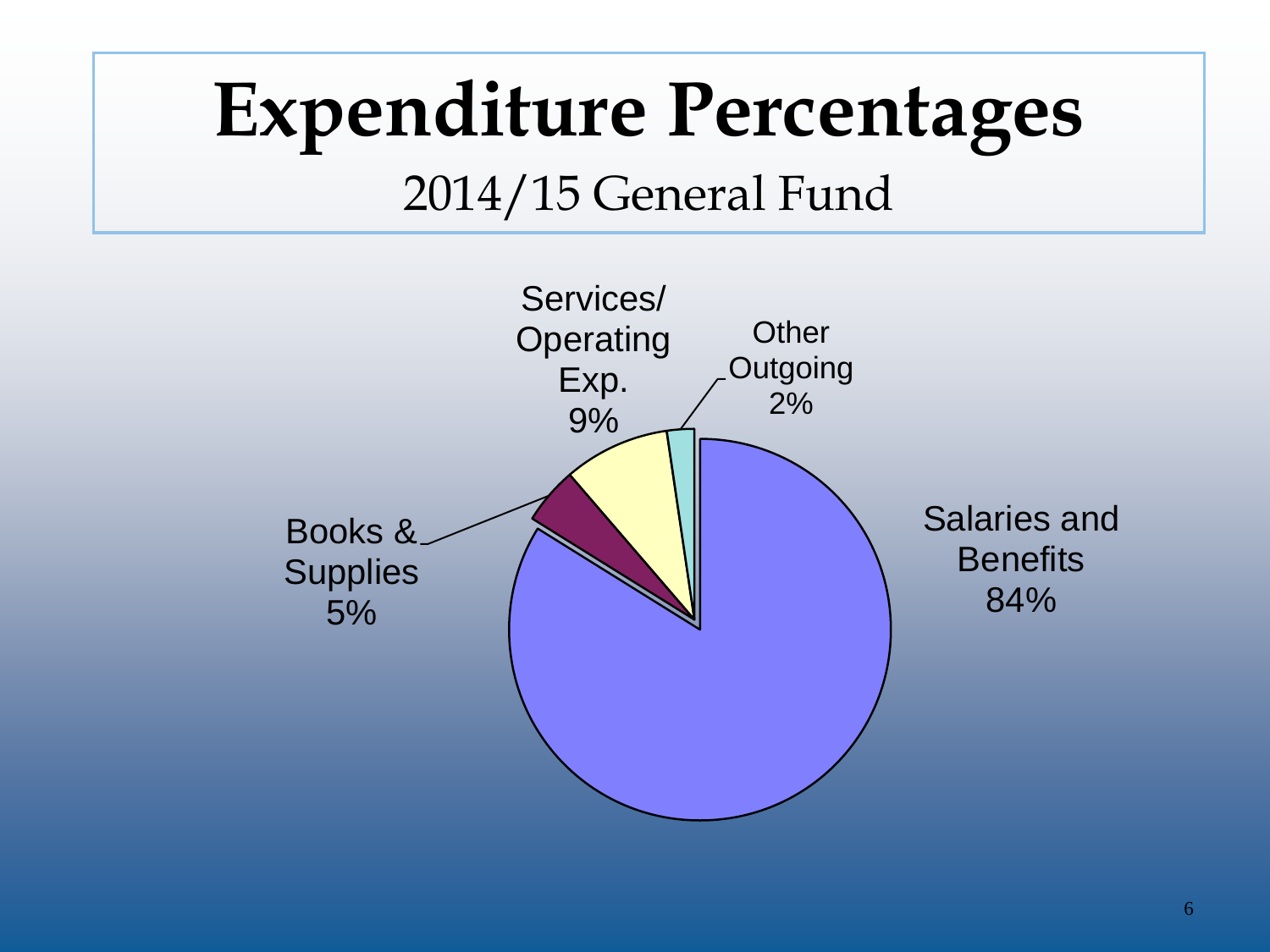### **Summary of Expenditures** 2014/15 General Fund

#### **Actual expenses were \$786,712 less than budgeted**

- \$212,743 comes from unspent School Site Budgets
- **S120,000 for the retroactive CSEA pay raise**
- **\$145,000 for budgeted for teacher substitutes for** professional development
- **S141,000 in unspent Federal Funds**
- **\$164,000 for textbook adoption was charged to** restricted lottery funds instead of general unrestricted funds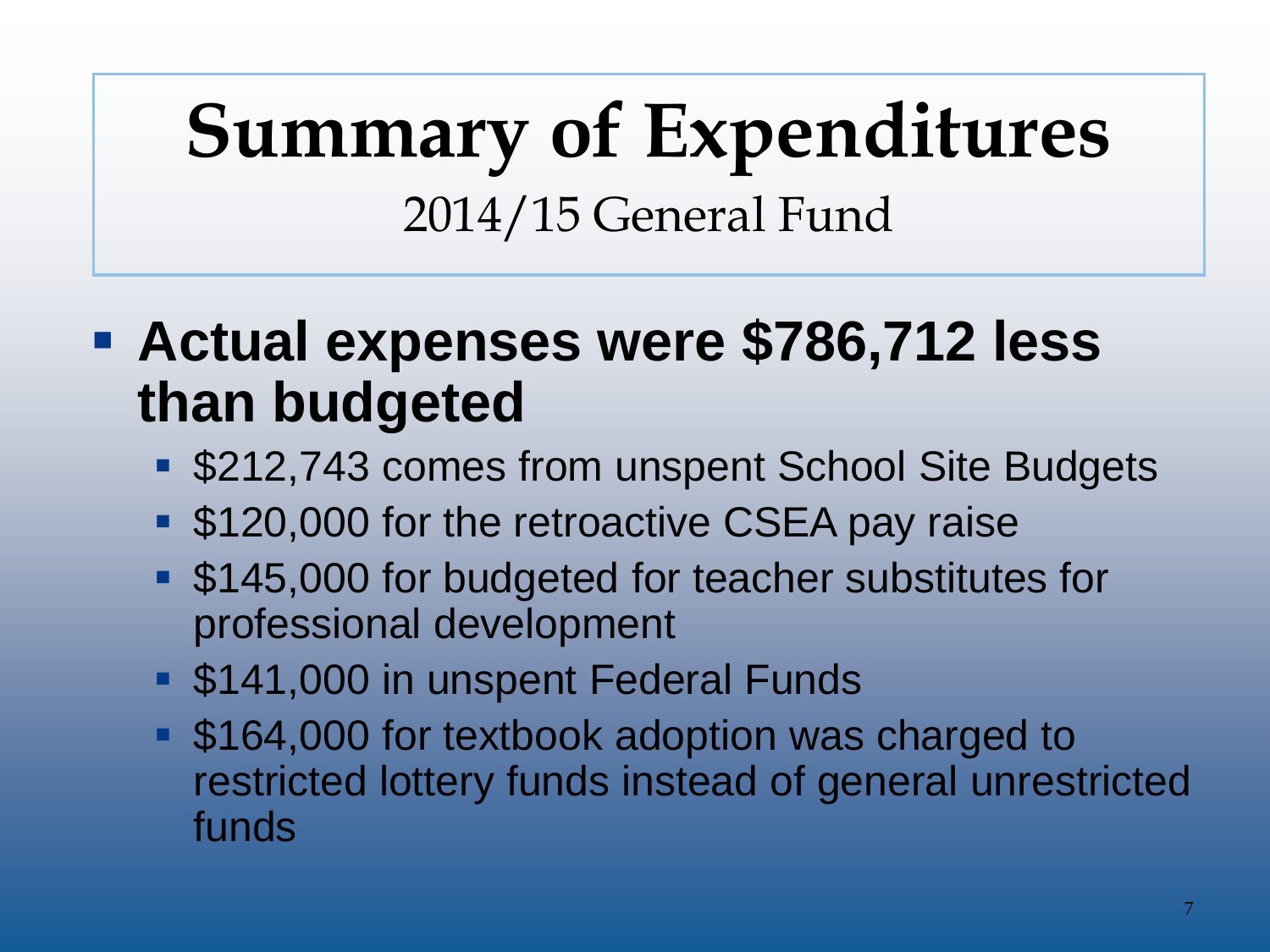## **2014/15 Fund Balance**

- **Actual ending balance is \$857,783 more than projected at Estimated Actuals**
	- **School site carryover and legally restricted** carryover
	- **CSEA retroactive pay raise**
	- **Technology at school sites**
	- **Director of Curriculum position**
	- **Federal Fund carryover (Title I, II, III)**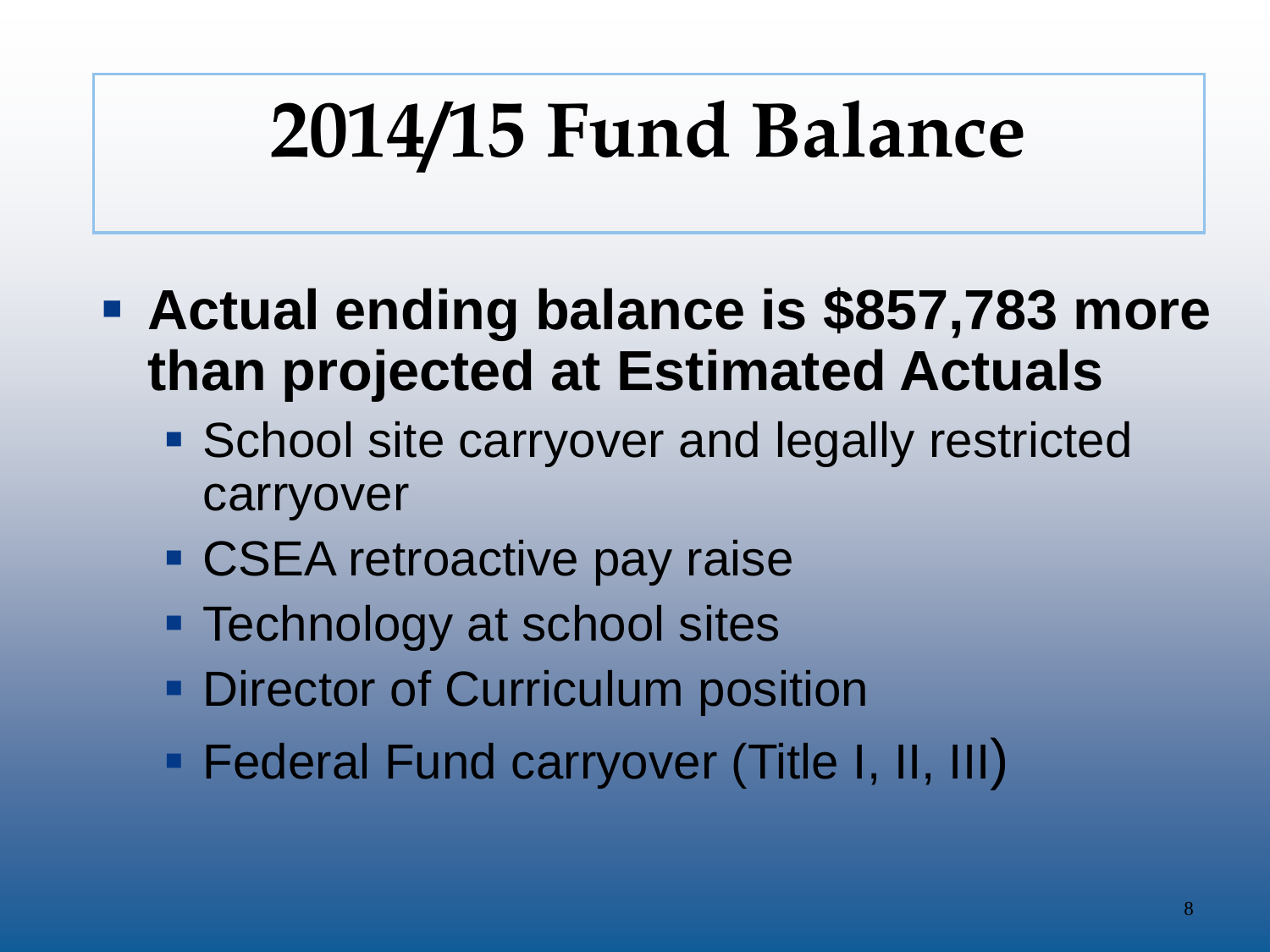## **Financial Report Observations**

#### **Good News**

The 2015/16 enrollment projection of twenty less than 2014/15 hasn't materialized in the beginning enrollment numbers. If this enrollment number maintains during the year and seat attendance percentages are greater than 97 percent, funding will improve in future years.

#### **Cautions:**

- The 2014/15 financials recorded over \$800,000 in one-time funds and unrestricted deficit spending of \$195,000 occurred. This means the district used one time funds to fund ongoing expenses.
- The 2015/16 budget contains \$2,170,000 in one-time funds and unrestricted deficit spending and unrestricted deficit spending of \$570,000. This means the district continues to use one time funds to fund ongoing expenses.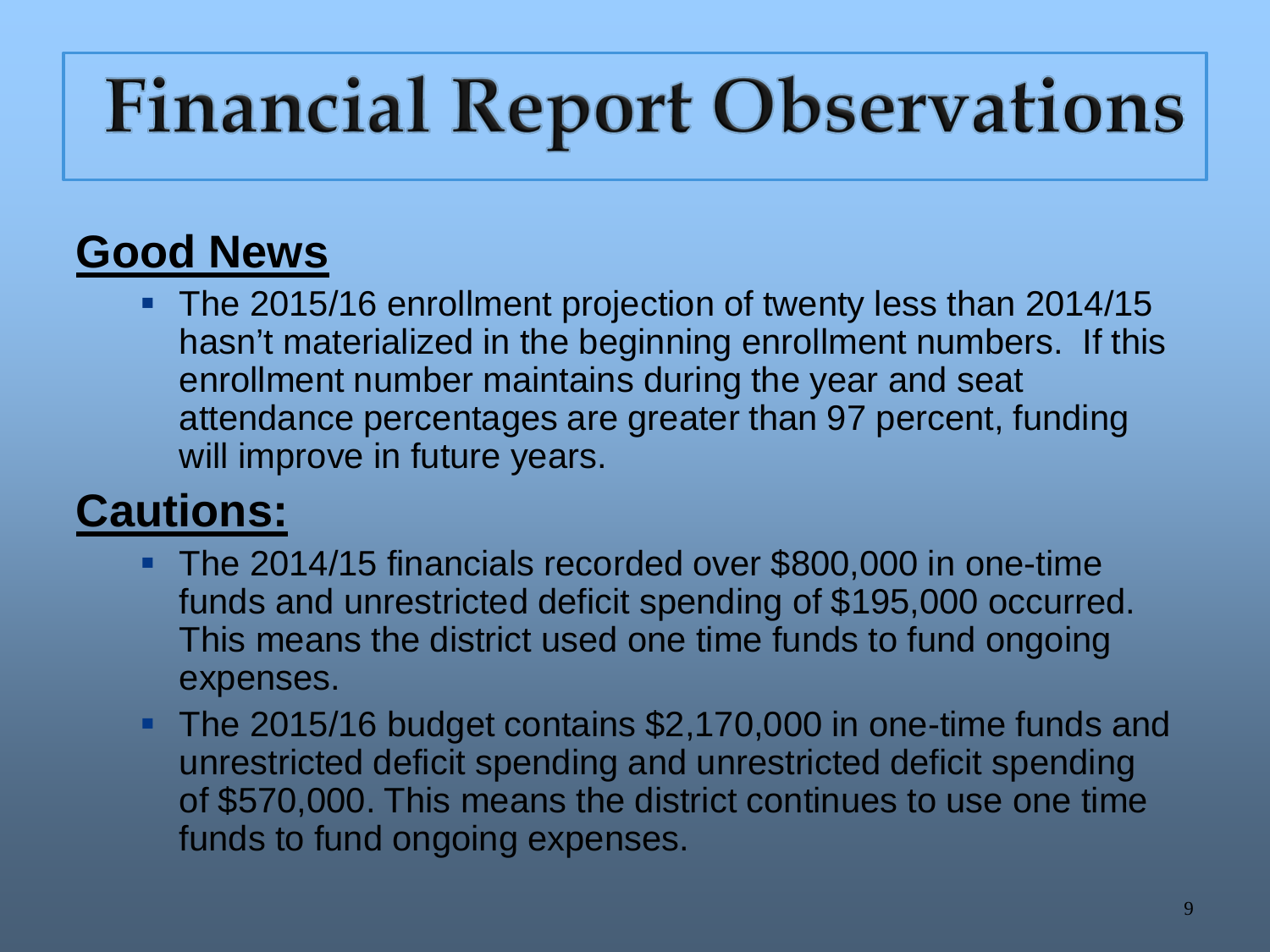### **Nutrition Services Fund**

|                            | 2014/15 Unaudited<br><b>Actuals</b> |           |                            | 2015/16 Adopted<br><b>Budget</b> |  |  |
|----------------------------|-------------------------------------|-----------|----------------------------|----------------------------------|--|--|
| <b>Revenue</b>             |                                     |           |                            |                                  |  |  |
| <b>Federal Revenue</b>     | $\mathfrak{P}$                      | 622,575   | $\mathfrak{P}$             | 623,000                          |  |  |
| <b>State Revenue</b>       | $\boldsymbol{\mathcal{S}}$          | 51,657    | $\boldsymbol{\mathcal{S}}$ | 50,000                           |  |  |
| <b>Local Revenue</b>       | $\boldsymbol{\mathcal{S}}$          | 348,342   | $\boldsymbol{\theta}$      | 341,850                          |  |  |
| <b>Total</b>               | $\mathfrak{P}$                      | 1,022,574 | $\mathfrak{S}$             | 1,014,850                        |  |  |
| <b>Expenditures</b>        |                                     |           |                            |                                  |  |  |
| <b>Classified Salaries</b> | $\mathfrak{F}$                      | 262,912   | $\boldsymbol{\mathsf{S}}$  | 257,267                          |  |  |
| <b>Employee Benefits</b>   | \$                                  | 72,475    | \$                         | 63,665                           |  |  |
| <b>Food and Supplies</b>   | $\mathfrak{P}$                      | 367,474   | \$                         | 367,100                          |  |  |
| Services/Repairs/Capital   | $\boldsymbol{\mathsf{\$}}$          | 163,389   | \$                         | 336,000                          |  |  |
| <b>Indirect Costs</b>      | $\boldsymbol{\mathsf{S}}$           | 29,401    | \$                         | 29,400                           |  |  |
| <b>Total</b>               | $\mathfrak{F}$                      | 895,651   | $\mathfrak{F}$             | 1,053,432                        |  |  |
|                            |                                     |           |                            |                                  |  |  |
| Increase/(Decrease)        | \$                                  | 126,923   | \$                         | (38,582)                         |  |  |
| <b>Beginning Balance</b>   | ${\cal S}$                          | 712,049   | \$                         | 814,128                          |  |  |
| <b>Ending Balance</b>      | ${\mathfrak{F}}$                    | 838,972   | \$                         | 775,546                          |  |  |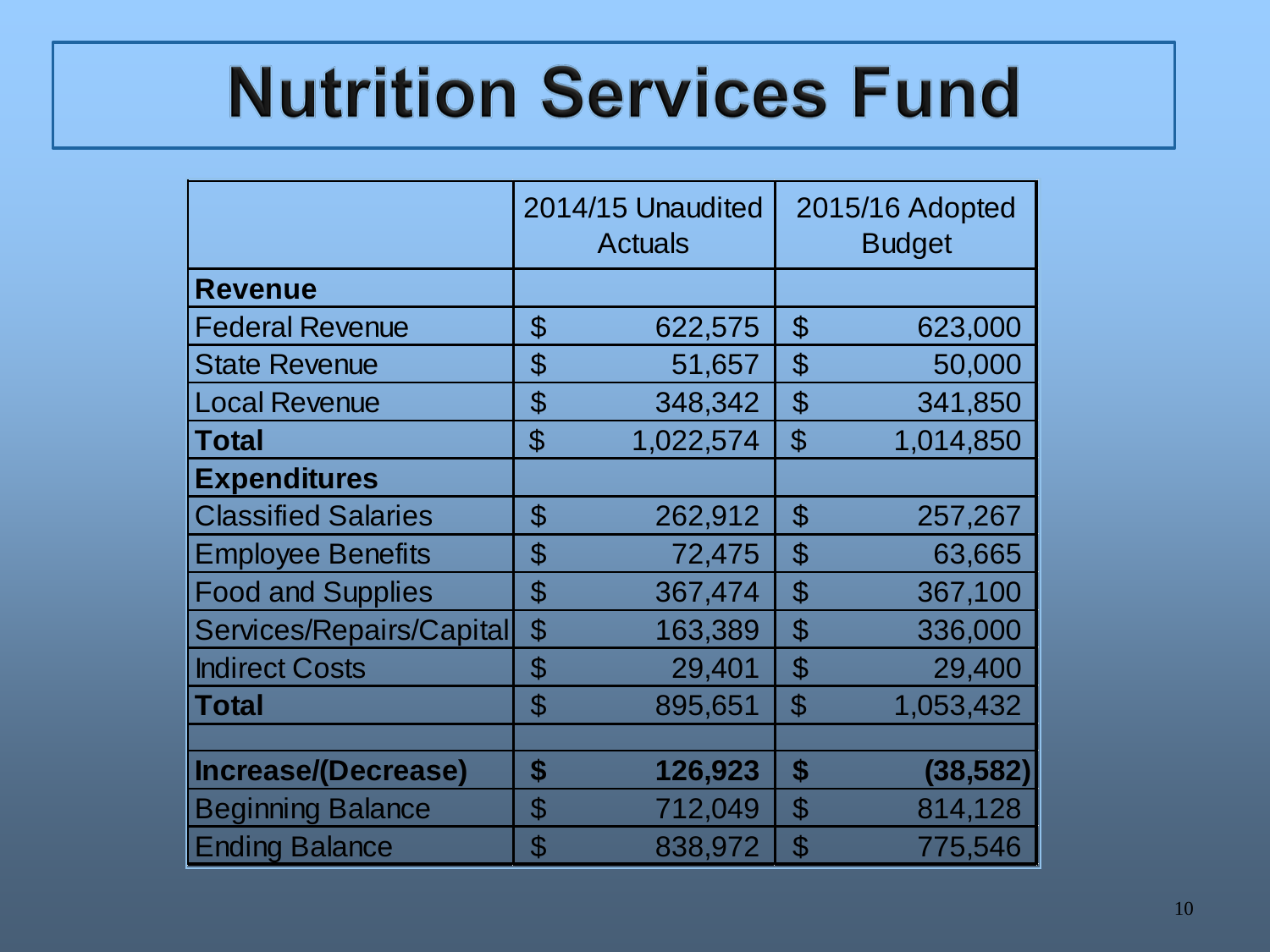## **Nutrition Services Fund**

- **CDE audit conducted in 2014/15 = Excellent results**
	- **Federal regulations allow no more than** three months of operating expenses in reserves (\$270,000)
		- Current reserves = \$839,973
		- **S200,000 has been budgeted to purchase new** equipment and supplies to meet this requirement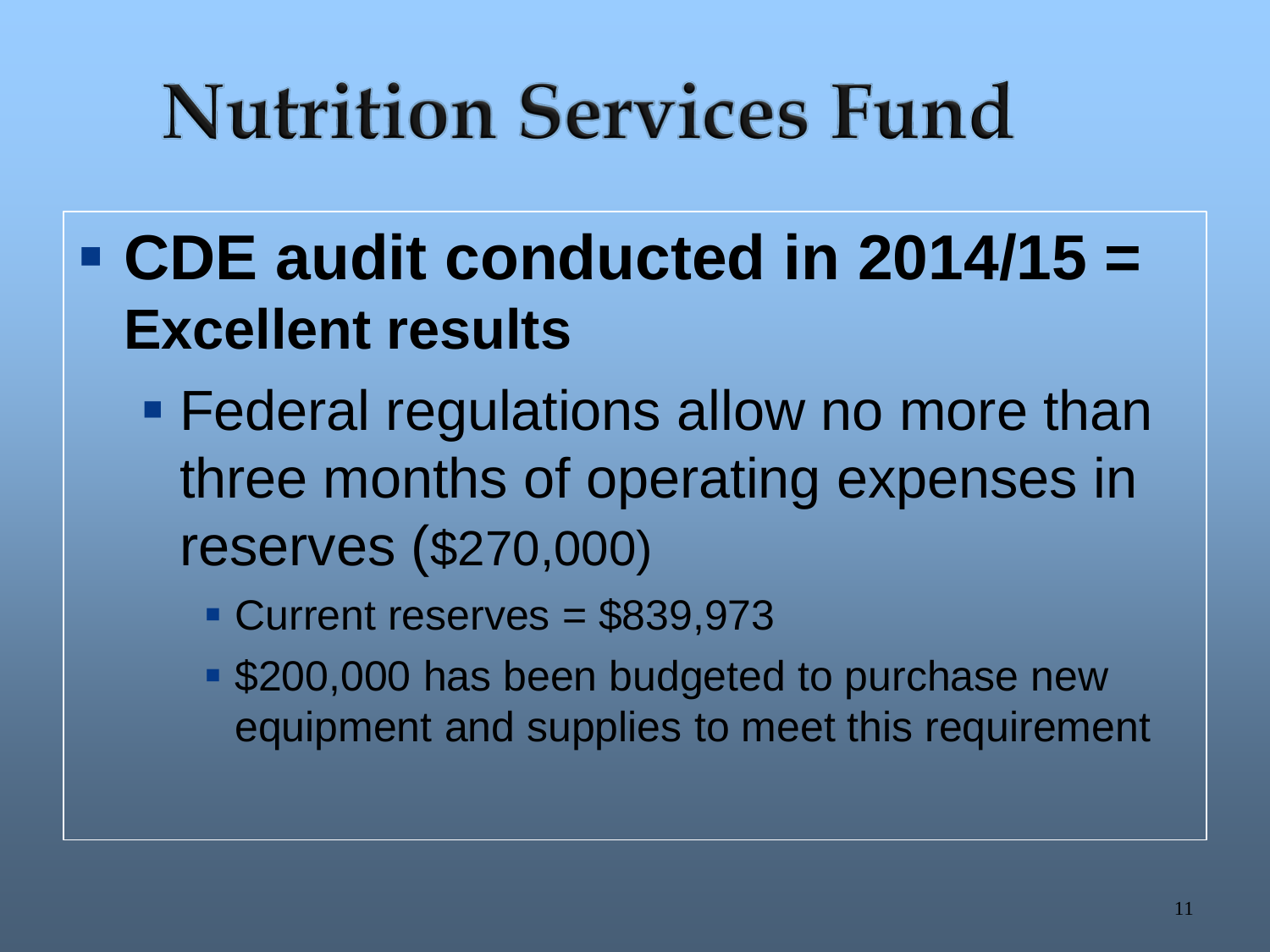## **Nutrition Services Fund**

#### \$200,000

- **A refrigerated food delivery truck has** been ordered (December)
- **Refrigeration units, replacing stainless** steel lunch lines etc.